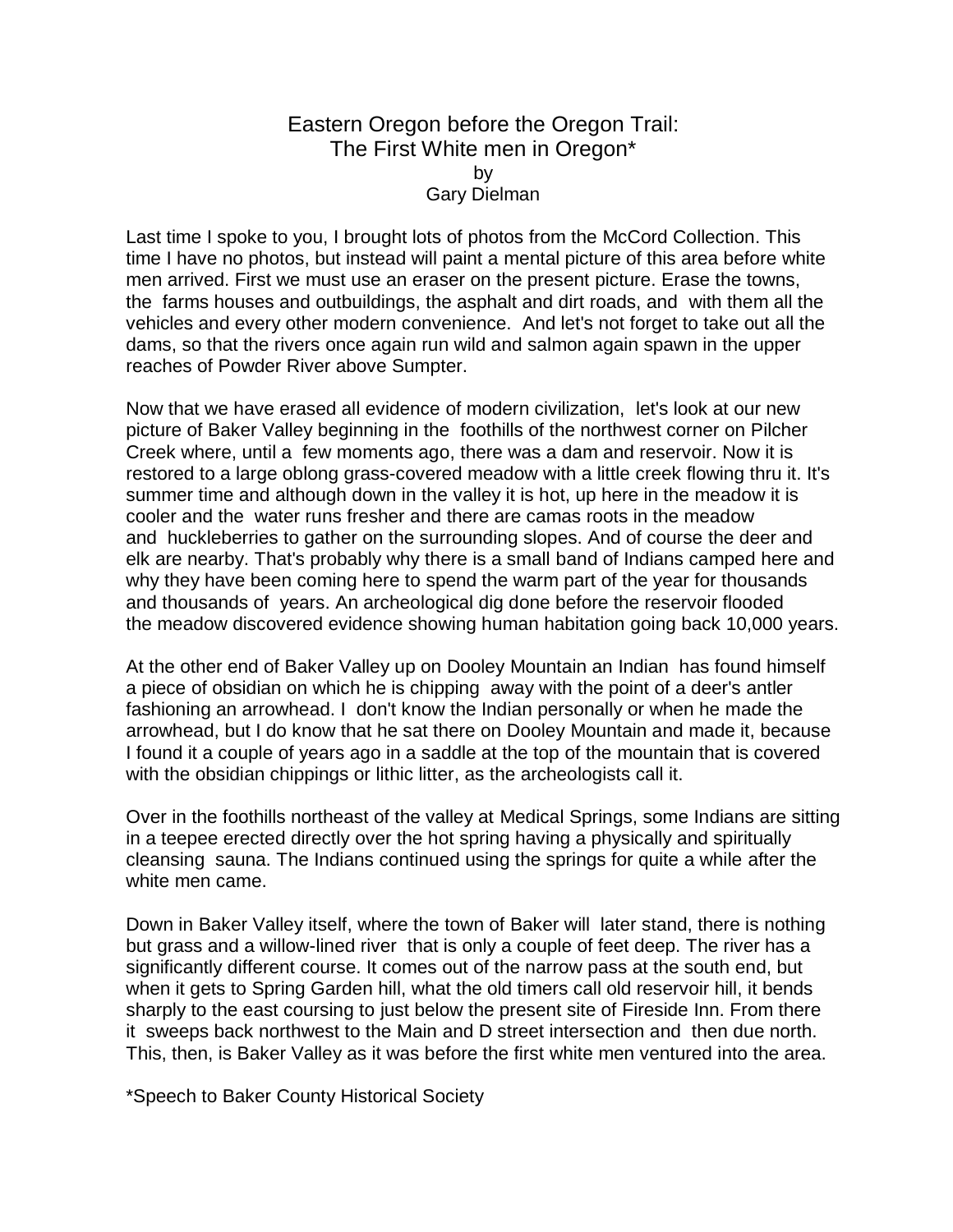Does anyone know the date when the first white men set foot in Baker valley? Before I divulge the exact date, let's enlarge the area.

The first white men to see Oregon were on a Spanish ship captained by Ferrelo. In 1543, his ship sailed as far north as the 42nd parallel, where the sailors caught a glimpse of the southern Oregon coast before being driving back south by a storm. It was another 25 years, 1577, before Sir Francis Drake, the most dreaded pirate of his time, sailed up the Oregon and Washington coast to Vancouver Island.

Other explorers sailed off the Oregon coast trading trinkets to the coast tribes for furs. But two centuries passed before the American Robert Gray in the ship *Columbia* crossed the bar of the legendary River of the West and ventured inland in the year 1792. Later that same year the Englishman Broughton rowed up the Columbia as far as the mouth of Sandy River east of Portland naming Mount Saint Helens and Mount Hood along the way. The next year, 1793, the white man's incursion into the vast area west of the Rocky Mountains took a quantum leap, when Sir Alexander McKenzie of the Northwest Company, rival of the great Hudson's Bay Company, with a contingent of ten men crossed the Canadian Rockies, descended the Fraser and Bella Coola rivers arriving at the Pacific Ocean on July 22, 1793, thus becoming the first white men to cross the North American continent. McKenzie was knighted for his efforts.

Thanks to the far-sightedness of President Jefferson, the next crossing of the continent was made by Americans. Lewis and Clark left St. Louis in the spring of 1804. Lewis and Clark and their troop of about 50, including Sacajawea and her baby born on the way, crossed northern Idaho and descended Snake River sighting the Blue Mountains to the south on October 15, 1805. Although Lewis and Clark descended the Columbia to its mouth and spent the winter in the Astoria area, they did not see much of Oregon. When they left, they retraced their steps not venturing south of the Columbia into our area.

Now we are getting closer to the answer to my earlier question. The third crossing of the continent was lead by Wilson Price Hunt, who had been retained by America's richest man, John Jacob Astor, to go overland to the mouth of the Columbia. There Hunt was to meet up with the ship *Tonquin*, which Astor was sending around Cape Horn to set up a fur trading post. Hunt and his party of 60 experienced mountain men left St. Louis in September 1810 and went up the Missouri River until in froze over in November. They wintered in the Dakota area. In April 1811, they got underway, joined by an interpreter recruited at St. Louis named Pierre Dorion and his Indian wife, known only as Madame Dorion, and their 5-year-old and 2-year old sons. Hunt feared it would be a difficult trip for a woman and two children, but Pierre Dorion was the only interpreter available and his services were vital to the success of the crossing. To complicate matters, Madame Dorion was pregnant with a third child.

After making it across the Rocky Mountains they came into the headwaters of the Snake River in eastern Idaho and made the biggest blunder of the expedition. Being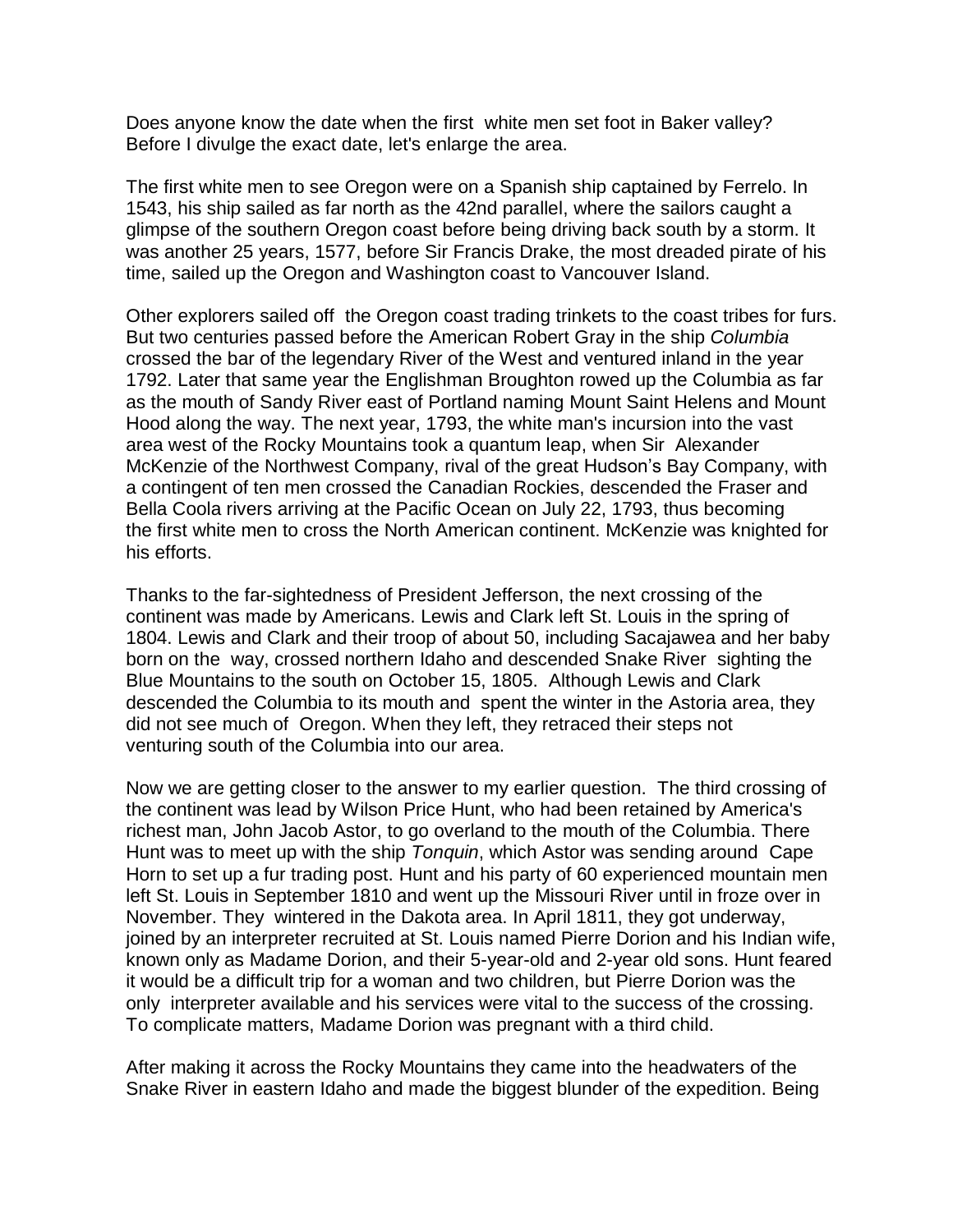more adapted to boats than horses or walking, they took time to make canoes as soon as the Snake was deep enough to float them. But as the river channel narrowed in the basalt canyon in southern Idaho, the rapids dashed their canoes and they lost one man to drowning. At this point they split into three parties, one party under Crooks went down the south side of the Snake, another went north through northern Idaho, and the third under Hunt went along the north bank of the Snake. The party that went north, finally connecting up with Lewis and Clark's route, made it to the mouth of the Columbia first. The others had a harder time of it. Southern Idaho was dry and devoid of game. By the time they reached Baker County and the mouth of Burnt River, they were starving.



Wilson Price Hunt Expedition, 1810-1811

Crooks party, on the west bank of the Snake, set foot in Baker County about December 1, 1811. They proceeded down the Snake into Hells Canyon but had to turn back, because the area was impassable. Somewhere between Hell's Canyon and the mouth of Burnt River, they encountered Hunt and his party on the Idaho side of Snake River. Upon learning that the way north was no good, they retraced their steps to what we call Farewell Bend today. From there they went up Burnt River, over the ridge to Powder River Valley, and thence to North Powder and out of Baker County.

In 1810 trapper Peter Skene Ogden joined the Northwest Company at Ile-a-la-Crosse in Canada. In 1821 he joined the Hudson's Bay Co., when that fur business absorbed the Northwest Co. In 1825 he was sent to the northwest to be head of trapping in Snake River country with his base at Fort Nez Perce at the mouth of the Walla Walla River. His immediate superior was Dr. McLoughlin at Fort Vancouver. Ogden led several trapping expeditions through this area while he was the chief factor, the main expeditions taking place in the winters of 1825-26, 1826-27, and 1828-29.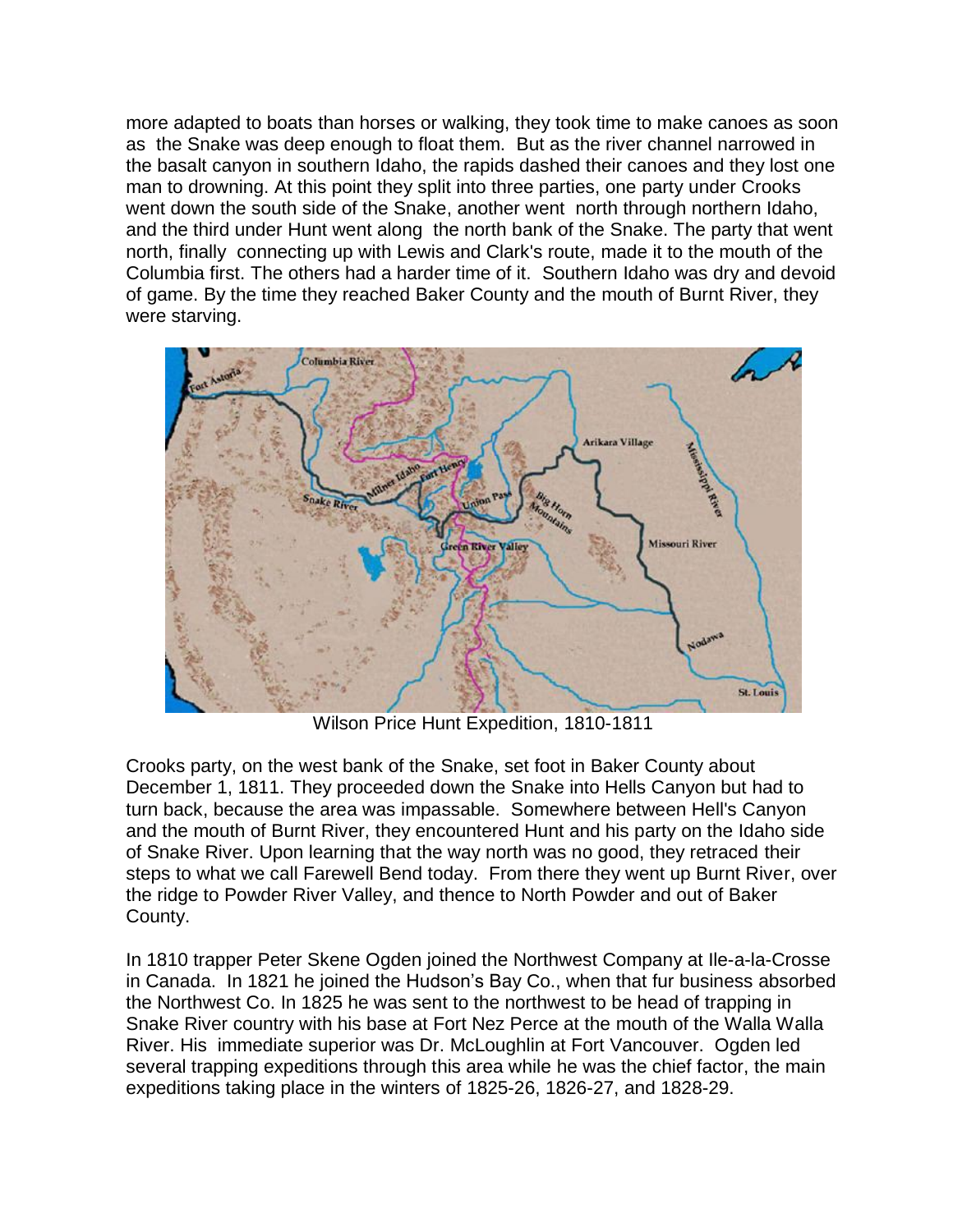Hudson's Bay Co. knew that someday it would have to relinquish control over the area south of the Columbia to the United States. Therefore it was the company's policy to trap the beaver to extinction. "If properly managed no question exists that it would yield handsome profits as we have convincing proof that the country is a rich preserve of beaver and which for political reasons we should endeavor to destroy as fast as possible. If the country becomes exhausted in fur bearing animals they can have no inducement to proceed thither."

When Ogden got back from his first Snake River expedition in November 1825, Dr. McLoughlin sent him to meet up with McDonald up the Deschutes River and trap the interior of Oregon. But when Ogden found McDonald, the latter did not have a guide. Not willing to trap in the area without a guide, they and their 100 trappers headed due east toward Snake River. They trapped as they went. But it was the dead of winter. So, by the time they were in the John Day River area, they were low on food, down to one meal every other day.

The snow was as deep as six feet in the mountains. The frozen ground was very hard on the horses. They killed one horse for food whose "hoof was entirely worn away and only a raw stump" remained. On February 3, 1826, Ogden wrote in his journal, "As far as the eye can reach, nothing but lofty mountains, a more gloomy country I never saw; too (sic) horses killed for food today." February 4: "My Snake (Indian) guide brought in 4 sheep. He says this is Burnt River. February 5: "Course E. NE., crossed river three times and found the ice sufficiently strong to bear our horses. One of the men detected this day stealing a beaver out of another man's trap; as starvation was the cause of this, he was pardoned on condition of promising not to do it again." February 10: "followed the banks of Burnt River s. se. 10 miles. One horse killed. Nearly every bone in his body broken. Two of the men could not advance from weakness. We have been on short allowance almost too long and resemble so many skeletons; one trap this day gave us 14 beaver." February 11: "Crossed Burnt River within 3 miles of its discharge into Snake River or south branch of Columbia. It has given us 54 beaver and 6 Otter."

Ogden's usual custom was to leave Fort Nez Perce in September by the trail leading up the Walla Walla River as far as the forks of that stream, five miles above Milton Freewater, then cross the Blue Mountain range by what has become the Toll Gate road to the lower end of the Grande Ronde Valley at Summerville, where they used to cut the lodge or tepee poles for the season. Thence they passed through Grande Ronde Valley and over the divide to the Powder River usually making camp for the night at a large spring, called by them a fountain, now quite certainly located about five miles from this city and appropriately called Ogden's fountain. From here they traveled by the regular road to Snake River at Huntington. It was along in Baker Valley that Ogden would begin to divide his party into detachments, sending them in different directions upon different streams with instructions to meet again at a certain place and date. Rarely were the appointments missed. The whole party